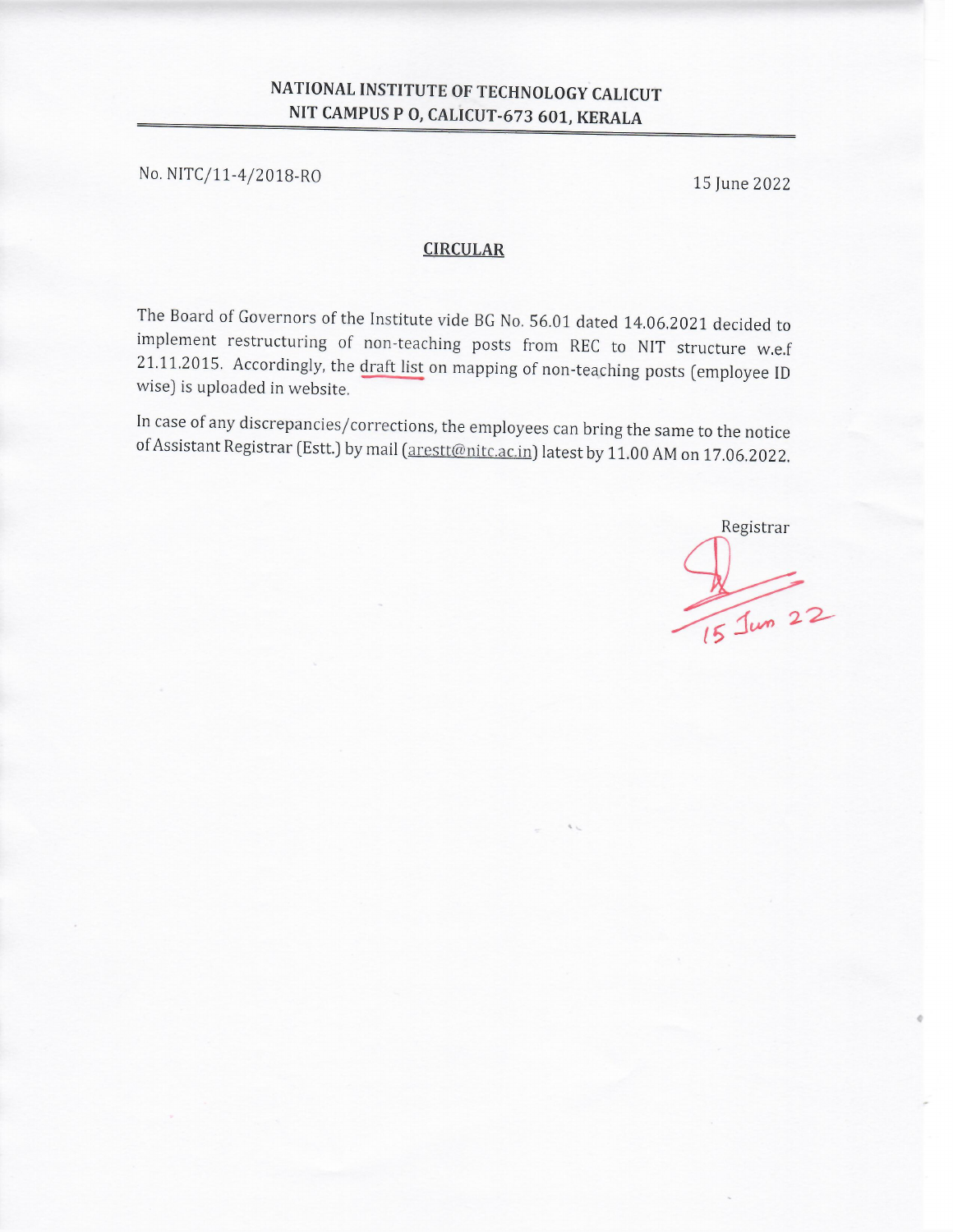| NATIONAL INSTITUTE OF TECHNOLOGY CALICUT                                                                          |
|-------------------------------------------------------------------------------------------------------------------|
| Draft-Mapping of Non-Teaching Staff (Employee code wise) on roll as on 21.11.2015 from REC Pattern to NIT pattern |

| SI.<br>No.     | Emp.<br>Code | Name of Employee           | Designation as<br>on 21.11.2015 | Grade Pay as on<br>21.11.2015 | Mapped Post as per<br>NIT Strcuture as on<br>21.11.2015 | <b>Mapped Grade</b><br>pay as on<br>21.11.2015 | Remarks                                                          |
|----------------|--------------|----------------------------|---------------------------------|-------------------------------|---------------------------------------------------------|------------------------------------------------|------------------------------------------------------------------|
| $\mathsf{A}$   | B            | $\mathsf C$                | D                               | E.                            | $\mathsf F$                                             | G                                              | H                                                                |
| $\mathbf{1}$   | 145          | CP HARIHARAN               | PROGAMMER                       | 6600                          | <b>SCIENTIFIC/ TECHNICAL</b><br><b>OFFICER</b>          | 6600                                           |                                                                  |
| 2              | 160          | <b>SHAJU KP</b>            | <b>LIBRARIAN GR IV</b>          | 2400                          | SENIOR TECHNICIAN                                       | 2400                                           |                                                                  |
| 3              | 166          | JULIET DAS P D             | <b>UD CLERK</b>                 | 2400                          | <b>SENIOR ASSISTANT</b>                                 | 2400                                           |                                                                  |
| $\overline{4}$ | 173          | <b>RUGMINICP</b>           | <b>SENIOR</b><br>SUPERINTENDENT | 4600                          | <b>SENIOR</b><br>SUPERINTENDENT                         | 4600                                           |                                                                  |
| 5              | 174          | <b>MADHAVI P M</b>         | U D CLERK                       | 2800                          | ASSISTANT (SG.II)                                       | 2800                                           |                                                                  |
| 6              | 183          | A BALAN                    | DIVISIONAL<br><b>ACCOUNTANT</b> | 4600                          | <b>SENIOR</b><br>SUPERINTENDENT                         | 4600                                           |                                                                  |
| $\overline{7}$ | 203          | RAJENDRAN PILLAI T         | SR. MECHANIC                    | 2400                          | SENIOR TECHNICIAN                                       | 2400                                           |                                                                  |
| 8              | 208          | ROSAMMA V J                | <b>STAFF NURSE</b>              | 4200                          | <b>TECHNICAL ASSISTANT</b>                              | 4200                                           | Provisional mapping; may change<br>upon settlement of grievance. |
| 9              | 212          | PURUSHOTHAMAN<br>PILLAI KN | <b>UD CLERK</b>                 | 2400                          | SENIOR ASSISTANT                                        | 2400                                           |                                                                  |
| 10             | 213          | C ANWAR SADATH             | LD STEWARD HR. GR               | 2400                          | SENIOR ASSISTANT                                        | 2400                                           |                                                                  |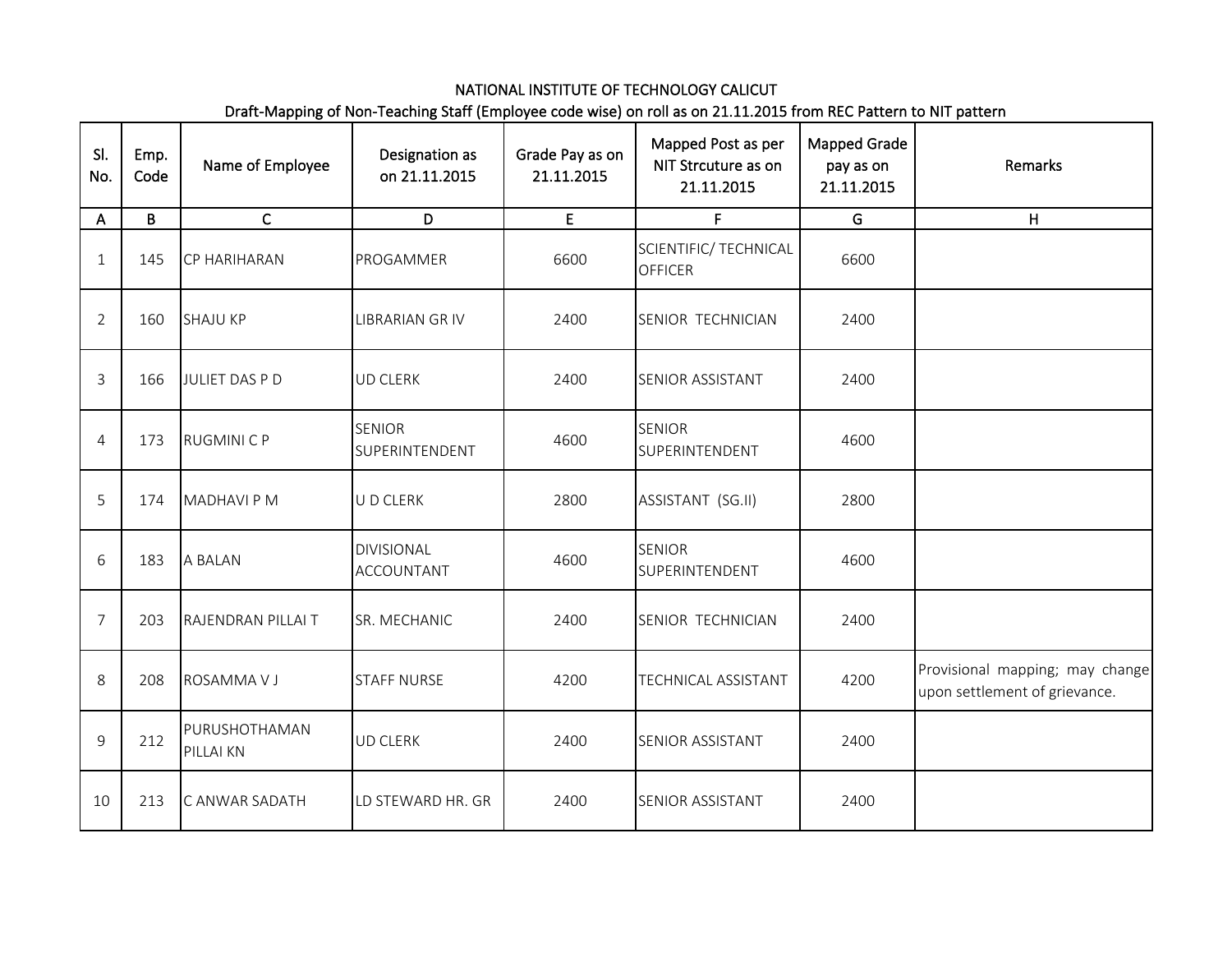| NATIONAL INSTITUTE OF TECHNOLOGY CALICUT                                                                          |
|-------------------------------------------------------------------------------------------------------------------|
| Draft-Mapping of Non-Teaching Staff (Employee code wise) on roll as on 21.11.2015 from REC Pattern to NIT pattern |

| SI.<br>No.                | Emp.<br>Code | Name of Employee    | Designation as<br>on 21.11.2015 | Grade Pay as on<br>21.11.2015 | Mapped Post as per<br>NIT Strcuture as on<br>21.11.2015 | Mapped Grade<br>pay as on<br>21.11.2015 | Remarks |
|---------------------------|--------------|---------------------|---------------------------------|-------------------------------|---------------------------------------------------------|-----------------------------------------|---------|
| $\boldsymbol{\mathsf{A}}$ | B            | $\mathsf C$         | D                               | E                             | F                                                       | G                                       | H       |
| 11                        | 214          | <b>SASESH AR</b>    | SR. MECHANIC (SEL.<br>GR)       | 4200                          | <b>TECHNICAL ASSISTANT</b>                              | 4200                                    |         |
| 12                        | 217          | JOSEPH GEORGE PG    | SR. MECHANIC (SEL.<br>GR)       | 4600                          | SENIOR TECHNICAL<br><b>ASSISTANT</b>                    | 4600                                    |         |
| 13                        | 236          | NARAYANAN KUTTY P   | <b>UD STEWARD</b>               | 2800                          | ASSISTANT (SG.II)                                       | 2800                                    |         |
| 14                        | 247          | MOHANAN T P         | SR. MECHANIC (SEL.<br>GR)       | 4600                          | <b>SENIOR TECHNICAL</b><br><b>ASSISTANT</b>             | 4600                                    |         |
| 15                        | 248          | A M MATHEW          | SR. MECHANIC (SEL.<br>GR)       | 4600                          | SENIOR TECHNICAL<br><b>ASSISTANT</b>                    | 4600                                    |         |
| 16                        | 249          | <b>B VENUGOPAL</b>  | SR. MECHANIC (SEL.<br>GR)       | 4600                          | SENIOR TECHNICAL<br><b>ASSISTANT</b>                    | 4600                                    |         |
| 17                        | 250          | <b>DIVAKARAN P</b>  | SR. MECHANIC (SEL.<br>GR)       | 4600                          | SENIOR TECHNICAL<br><b>ASSISTANT</b>                    | 4600                                    |         |
| 18                        | 251          | <b>ALAVIKUTTY K</b> | SR. MECHANIC (SEL.<br>GR)       | 4200                          | <b>TECHNICAL ASSISTANT</b>                              | 4200                                    |         |
| 19                        | 254          | REEJISH KUMAR M     | <b>JUNIOR</b><br>SUPERINTENDENT | 4200                          | SUPERINTENDENT                                          | 4200                                    |         |
| 20                        | 257          | M NARAYANALAL       | SR. MECHANIC                    | 2800                          | <b>TECHNICIAN (SG II)</b>                               | 2800                                    |         |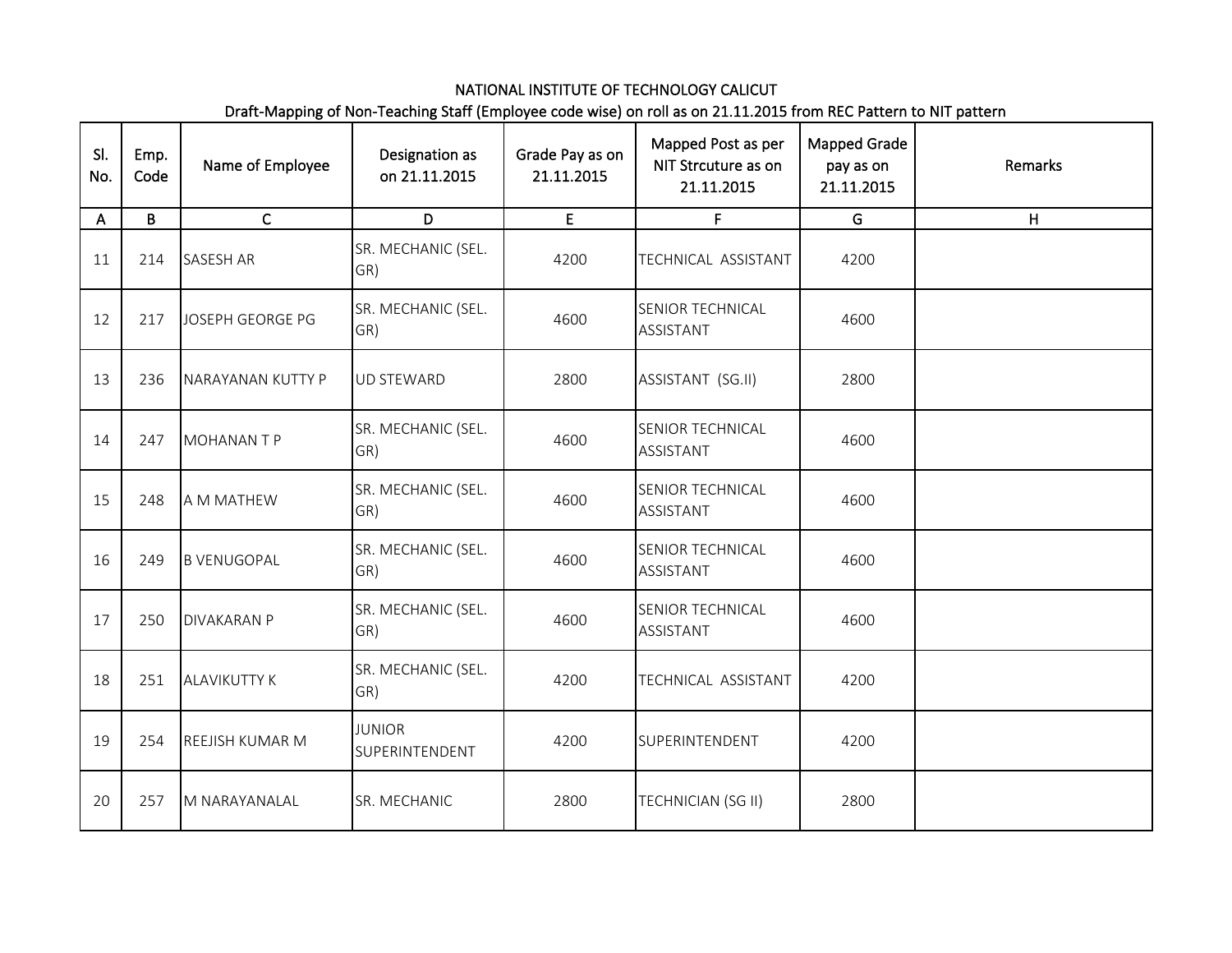| NATIONAL INSTITUTE OF TECHNOLOGY CALICUT                                                                          |
|-------------------------------------------------------------------------------------------------------------------|
| Draft-Mapping of Non-Teaching Staff (Employee code wise) on roll as on 21.11.2015 from REC Pattern to NIT pattern |

| SI.<br>No. | Emp.<br>Code | Name of Employee                | Designation as<br>on 21.11.2015 | Grade Pay as on<br>21.11.2015 | Mapped Post as per<br>NIT Strcuture as on<br>21.11.2015 | Mapped Grade<br>pay as on<br>21.11.2015 | Remarks                                                          |
|------------|--------------|---------------------------------|---------------------------------|-------------------------------|---------------------------------------------------------|-----------------------------------------|------------------------------------------------------------------|
| A          | B            | C                               | D                               | $\mathsf E$                   | F                                                       | G                                       | H                                                                |
| 21         | 280          | THOMAS T E                      | <b>ASST. ENGINEER</b>           | 4600                          | <b>ASSISTANT ENGINEER</b>                               | 4600                                    |                                                                  |
| 22         | 302          | <b>VARUGHESE MT</b>             | ASST. ENGINEER                  | 4600                          | <b>ASSISTANT ENGINEER</b>                               | 4600                                    |                                                                  |
| 23         | 304          | SASIKUMAR KT                    | <b>UD CLERK</b>                 | 2800                          | ASSISTANT (SG.II)                                       | 2800                                    |                                                                  |
| 24         | 306          | RAJAGOPALAN A.                  | SYSTEM ANALYST HR<br>GR         | 5400 (PB 2)                   | <b>TECHNICAL ASSISTANT</b><br>$(SG-I)$                  | 5400 (PB 2)                             | Provisional mapping; may change<br>upon settlement of grievance. |
| 25         | 308          | SASIDHARAN TK                   | <b>INSTRUCTOR</b>               | 4600                          | <b>SENIOR TECHNICAL</b><br><b>ASSISTANT</b>             | 4600                                    |                                                                  |
| 26         | 314          | <b>KERALEEYAN P</b>             | SR. FOREMAN                     | 4800                          | <b>TECHNICAL ASSISTANT</b><br>$(SG-H)$                  | 4800                                    | Provisional mapping; may change<br>upon settlement of grievance. |
| 27         | 321          | UNNIKRISHNAN C                  | <b>VEHICLE CLEANER</b>          | 2000                          | OFFICE ATTENDANT(SG<br>$\vert$ II)                      | 2000                                    |                                                                  |
| 28         | 326          | <b>SHIBU K</b>                  | <b>INSTRUCTOR</b>               | 4200                          | TECHNICAL ASSISTANT                                     | 4200                                    |                                                                  |
| 29         | 335          | SETHUMADHAVAN<br><b>MECHERI</b> | <b>UD CLERK</b>                 | 2400                          | <b>SENIOR ASSISTANT</b>                                 | 2400                                    |                                                                  |
| 30         | 349          | PRAVEEN KUMAR P                 | <b>UD CLERK</b>                 | 2800                          | ASSISTANT (SG.II)                                       | 2800                                    |                                                                  |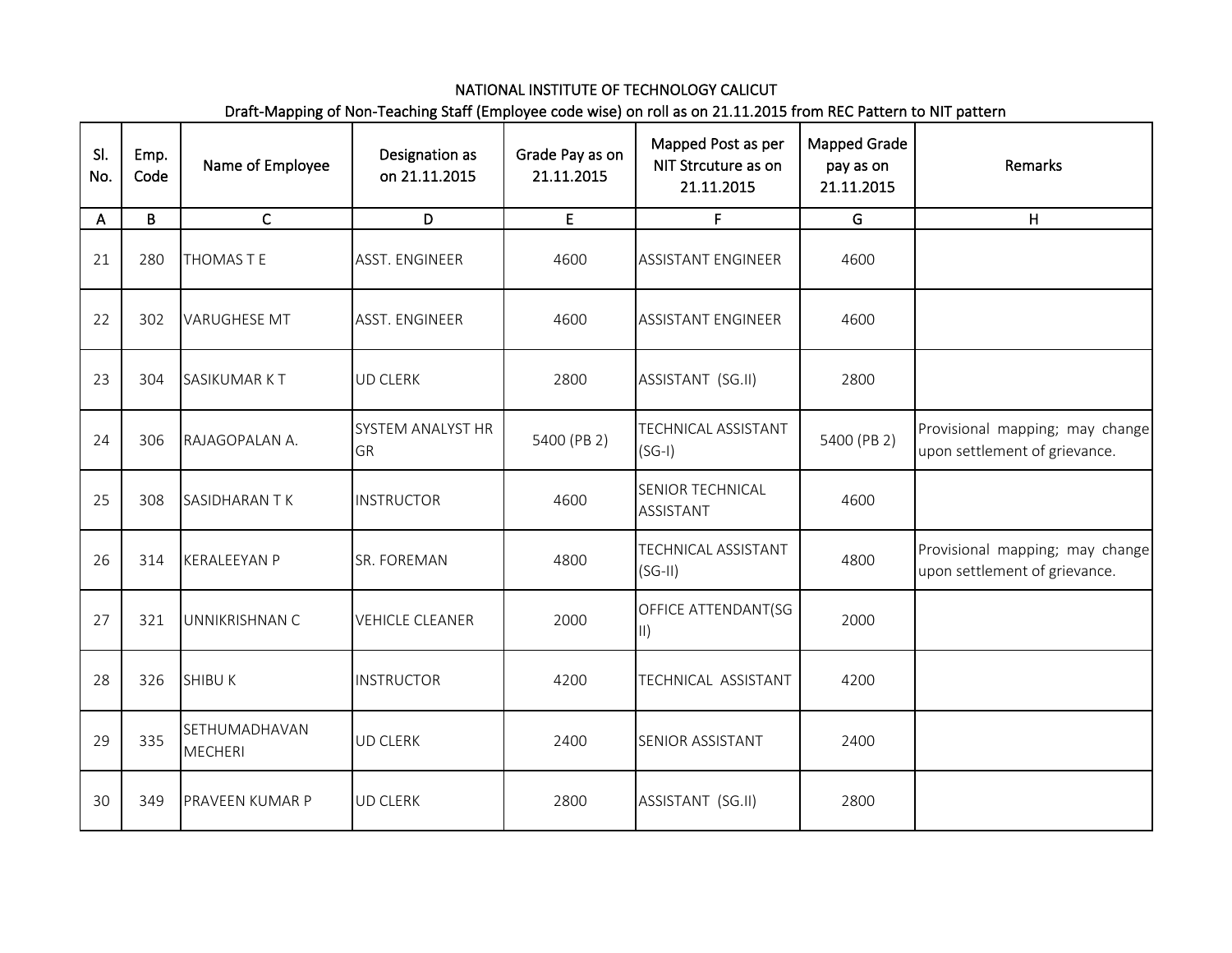| NATIONAL INSTITUTE OF TECHNOLOGY CALICUT                                                                          |
|-------------------------------------------------------------------------------------------------------------------|
| Draft-Mapping of Non-Teaching Staff (Employee code wise) on roll as on 21.11.2015 from REC Pattern to NIT pattern |

| SI.<br>No. | Emp.<br>Code | Name of Employee        | Designation as<br>on 21.11.2015         | Grade Pay as on<br>21.11.2015 | Mapped Post as per<br>NIT Strcuture as on<br>21.11.2015 | Mapped Grade<br>pay as on<br>21.11.2015 | Remarks                                                          |
|------------|--------------|-------------------------|-----------------------------------------|-------------------------------|---------------------------------------------------------|-----------------------------------------|------------------------------------------------------------------|
| A          | $\mathsf{B}$ | $\mathsf C$             | D                                       | $\mathsf E$                   | $\mathsf F$                                             | G                                       | H                                                                |
| 31         | 350          | SADANANDAN M K          | SR. MECHANIC (SEL.<br>GR)               | 4600                          | SENIOR TECHNICAL<br><b>ASSISTANT</b>                    | 4600                                    |                                                                  |
| 32         | 359          | SOOSYKUTTY J L          | <b>UD CLERK</b>                         | 2400                          | SENIOR ASSISTANT                                        | 2400                                    |                                                                  |
| 33         | 364          | THANKAMANI K            | <b>SANITATION WORKER</b>                | 1900                          | <b>SENIOR OFFICE</b><br>ATTENDANT                       | 1900                                    |                                                                  |
| 34         | 421          | A SUMATHI               | PEON (HG)                               | 2400                          | OFFICE ATTENDANT (SG<br>$ 1\rangle$                     | 2400                                    |                                                                  |
| 35         | 436          | P APPUTTY               | PEON (HG)                               | 2000                          | OFFICE ATTENDANT (SG<br>$\vert$ II)                     | 2000                                    |                                                                  |
| 36         | 445          | <b>MOHANAN NAIR B</b>   | <b>PEON</b>                             | 2000                          | OFFICE ATTENDANT (SG<br>$\vert$ II)                     | 2000                                    |                                                                  |
| 37         | 464          | <b>SUKUMARAN NAIR N</b> | <b>UD CLERK</b>                         | 2800                          | ASSISTANT (SG.II)                                       | 2800                                    |                                                                  |
| 38         | 475          | <b>SHAFI SM</b>         | <b>UD CLERK</b>                         | 2800                          | ASSISTANT (SG.II)                                       | 2800                                    |                                                                  |
| 39         | 476          | <b>ABRAHAM CV</b>       | <b>LABORATORY</b><br>ASSISTANT (HR. GR) | 2000                          | LAB ATTENDANT SG II                                     | 2000                                    | Provisional mapping; may change<br>upon settlement of grievance. |
| 40         | 477          | SOBHANA J               | LIBRARIAN GR IV (HG)                    | 4600                          | SR. LI ASSISTANT                                        | 4600                                    |                                                                  |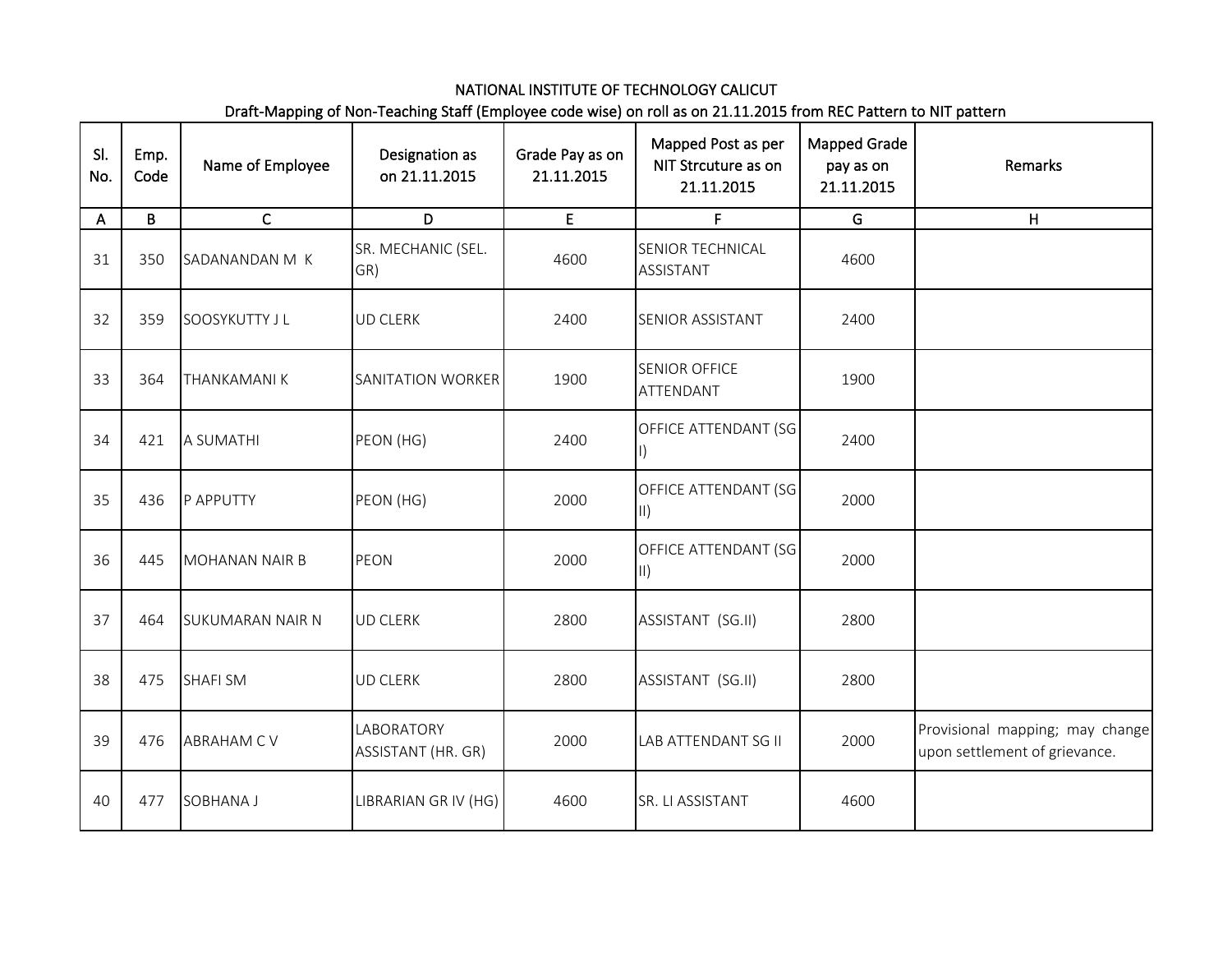| NATIONAL INSTITUTE OF TECHNOLOGY CALICUT                                                                          |
|-------------------------------------------------------------------------------------------------------------------|
| Draft-Mapping of Non-Teaching Staff (Employee code wise) on roll as on 21.11.2015 from REC Pattern to NIT pattern |

| SI.<br>No.                | Emp.<br>Code | Name of Employee       | Designation as<br>on 21.11.2015    | Grade Pay as on<br>21.11.2015 | Mapped Post as per<br>NIT Strcuture as on<br>21.11.2015 | <b>Mapped Grade</b><br>pay as on<br>21.11.2015 | Remarks |
|---------------------------|--------------|------------------------|------------------------------------|-------------------------------|---------------------------------------------------------|------------------------------------------------|---------|
| $\boldsymbol{\mathsf{A}}$ | B            | $\mathsf C$            | D                                  | E.                            | $\mathsf F$                                             | G                                              | H       |
| 41                        | 492          | SADANANDAN TK          | SR. MECHANIC (SEL.<br>GR)          | 4200                          | <b>TECHNICAL ASSISTANT</b>                              | 4200                                           |         |
| 42                        | 493          | SREENIVASAN P          | SR. MECHANIC (SEL.<br>GR)          | 4200                          | TECHNICAL ASSISTANT                                     | 4200                                           |         |
| 43                        | 494          | <b>MATHEW VARGHESE</b> | SR. MECHANIC                       | 2800                          | <b>TECHNICIAN (SG II)</b>                               | 2800                                           |         |
| 44                        | 495          | <b>VARGHESE TV</b>     | SR. MECHANIC (SEL.<br>GR)          | 4200                          | <b>TECHNICAL ASSISTANT</b>                              | 4200                                           |         |
| 45                        | 506          | <b>STELLA V C</b>      | <b>FAIR COPY</b><br>SUPERINTENDENT | 4200                          | STENOGRAPHER SG-II                                      | 4200                                           |         |
| 46                        | 510          | AJAYACHANDRAN VR       | <b>COMPUTER</b><br>OPERATOR        | 4800                          | <b>TECHNICAL ASSISTANT</b><br>$(SG-H)$                  | 4800                                           |         |
| 47                        | 512          | <b>MOHANLAL D</b>      | SR. MECHANIC (SEL.<br>GR)          | 4200                          | TECHNICAL ASSISTANT                                     | 4200                                           |         |
| 48                        | 514          | <b>ANANDAN P</b>       | SR.MECHANIC (SEL.<br>Gr)           | 4600                          | SENIOR TECHNICAL<br><b>ASSISTANT</b>                    | 4600                                           |         |
| 49                        | 515          | <b>ANILKUMAR P</b>     | <b>SUPERVISOR</b>                  | 4600                          | SENIOR TECHNICAL<br><b>ASSISTANT</b>                    | 4600                                           |         |
| 50                        | 516          | <b>SURESH KUMAR G</b>  | SR. MECHANIC (SEL.<br>GR)          | 4600                          | SENIOR TECHNICAL<br><b>ASSISTANT</b>                    | 4600                                           |         |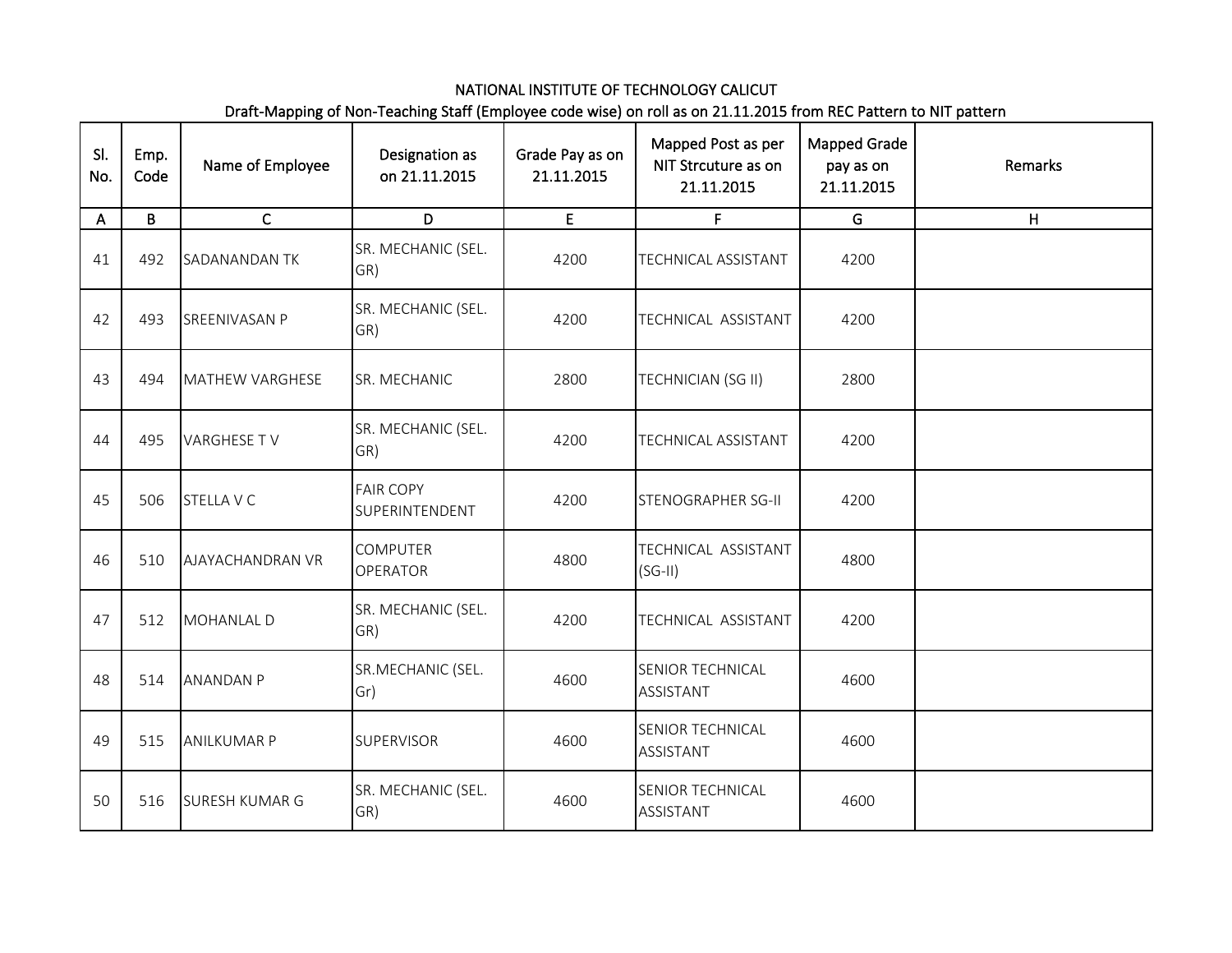| NATIONAL INSTITUTE OF TECHNOLOGY CALICUT                                                                          |
|-------------------------------------------------------------------------------------------------------------------|
| Draft-Mapping of Non-Teaching Staff (Employee code wise) on roll as on 21.11.2015 from REC Pattern to NIT pattern |

| SI.<br>No.     | Emp.<br>Code | Name of Employee      | Designation as<br>on 21.11.2015      | Grade Pay as on<br>21.11.2015              | Mapped Post as per<br>NIT Strcuture as on<br>21.11.2015 | Mapped Grade<br>pay as on<br>21.11.2015 | Remarks |
|----------------|--------------|-----------------------|--------------------------------------|--------------------------------------------|---------------------------------------------------------|-----------------------------------------|---------|
| $\overline{A}$ | B            | $\mathsf{C}$          | D                                    | $\mathsf{E}% _{0}\left( \mathsf{E}\right)$ | F                                                       | G                                       | H       |
| 51             | 523          | <b>T VIJAYAN</b>      | SR. GR. TYPIST                       | 4200                                       | STENOGRAPHER SG-II                                      | 4200                                    |         |
| 52             | 524          | PETSON ANDREW         | <b>UD CLERK</b>                      | 2800                                       | ASSISTANT (SG.II)                                       | 2800                                    |         |
| 53             | 526          | PUSHPAVALLY V         | SANITATION WORKER                    | 1900                                       | <b>SENIOR OFFICE</b><br>ATTENDANT                       | 1900                                    |         |
| 54             | 527          | <b>RAJAN M</b>        | <b>WATCHMAN</b>                      | 1900                                       | <b>SENIOR OFFICE</b><br>ATTENDANT                       | 1900                                    |         |
| 55             | 537          | RAVIA T P             | PEON                                 | 2000                                       | OFFICE ATTENDANT(SG<br>$\vert$ II)                      | 2000                                    |         |
| 56             | 538          | <b>ABDUL HAMEED K</b> | <b>WATCHMAN</b>                      | 1900                                       | <b>SENIOR OFFICE</b><br>ATTENDANT                       | 1900                                    |         |
| 57             | 539          | PARAMESWARAN K        | <b>BEARER CUM ROOM</b><br><b>BOY</b> | 1900                                       | <b>SENIOR OFFICE</b><br>ATTENDANT                       | 1900                                    |         |
| 58             | 541          | UMMERKUTTY N K        | <b>WATCHMAN</b>                      | 1900                                       | <b>SENIOR OFFICE</b><br>ATTENDANT                       | 1900                                    |         |
| 59             | 542          | <b>FREEDA S BALAN</b> | SANITATION WORKER                    | 1900                                       | SENIOR OFFICE<br>ATTENDANT                              | 1900                                    |         |
| 60             | 544          | <b>ARAVINDAN P</b>    | <b>WATCHMAN</b>                      | 1900                                       | <b>SENIOR OFFICE</b><br>ATTENDANT                       | 1900                                    |         |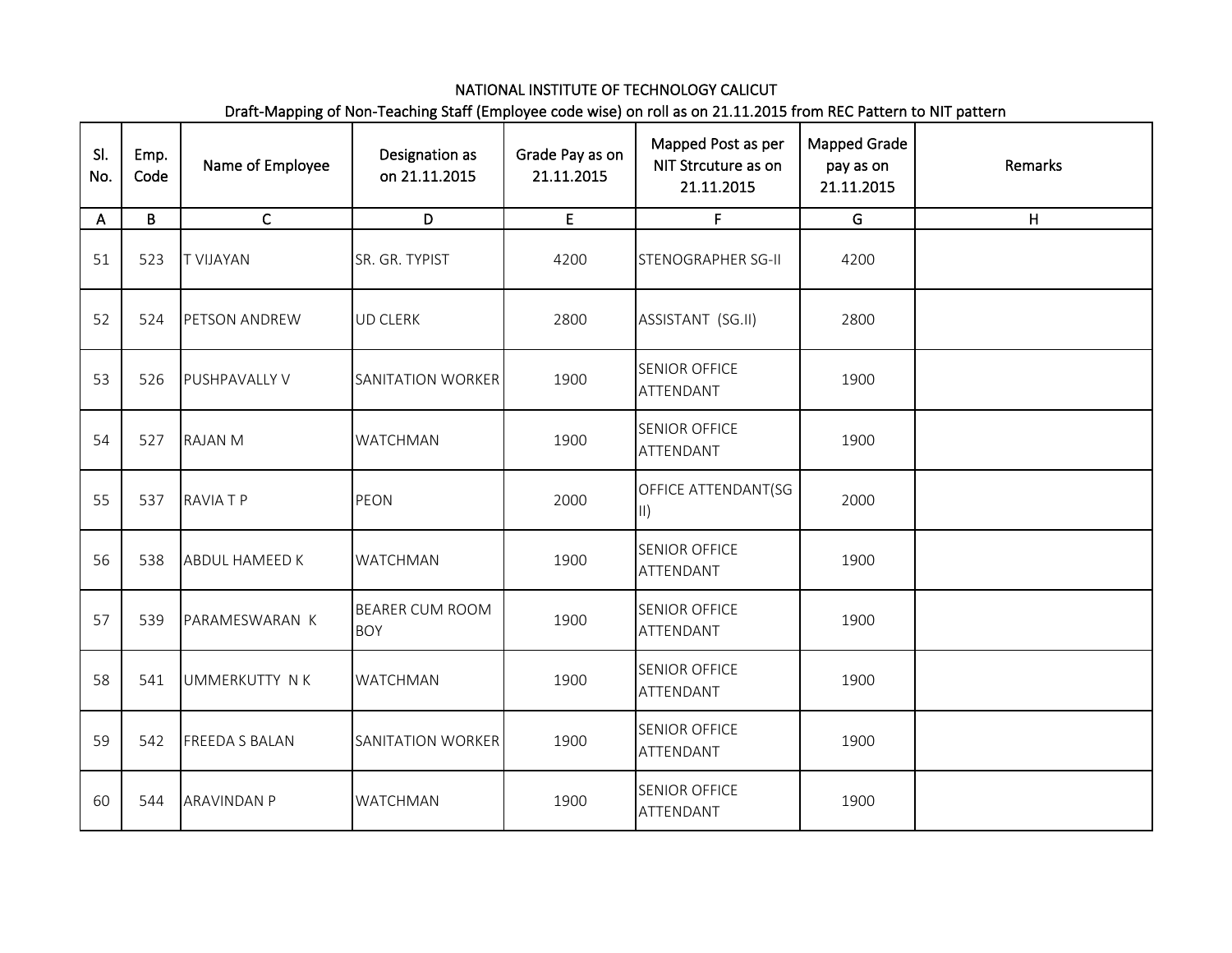| NATIONAL INSTITUTE OF TECHNOLOGY CALICUT                                                                          |
|-------------------------------------------------------------------------------------------------------------------|
| Draft-Mapping of Non-Teaching Staff (Employee code wise) on roll as on 21.11.2015 from REC Pattern to NIT pattern |

| SI.<br>No. | Emp.<br>Code | Name of Employee         | Designation as<br>on 21.11.2015 | Grade Pay as on<br>21.11.2015 | Mapped Post as per<br>NIT Strcuture as on<br>21.11.2015                | Mapped Grade<br>pay as on<br>21.11.2015 | Remarks                                                          |
|------------|--------------|--------------------------|---------------------------------|-------------------------------|------------------------------------------------------------------------|-----------------------------------------|------------------------------------------------------------------|
| A          | B            | $\mathsf{C}$             | D                               | E.                            | F                                                                      | G                                       | H                                                                |
| 61         | 546          | <b>MAMUKOYA M</b>        | WATCHMAN CUM<br>GARDENER        | 1900                          | <b>SENIOR OFFICE</b><br>ATTENDANT                                      | 1900                                    |                                                                  |
| 62         | 548          | <b>SUBHADRA CK</b>       | CA SELECTION GRADE              | 4600                          | SENIOR PERSONAL<br><b>ASSISTANT</b>                                    | 4600                                    |                                                                  |
| 63         | 549          | ASOKA KUMAR P T          | SR. MECHANIC (SEL.<br>GR)       | 4600                          | <b>SENIOR TECHNICAL</b><br><b>ASSISTANT</b>                            | 4600                                    |                                                                  |
| 64         | 550          | <b>SANTHOSH KUMAR S.</b> | SYSTEM<br>PROGRAMMER            | 4800                          | <b>TECHNICAL ASSISTANT</b><br>$(SG-II)$                                | 4800                                    | Provisional mapping; may change<br>upon settlement of grievance. |
| 65         | 551          | SATHIANANDAN P           | <b>UD STEWARD</b>               | 2800                          | ASSISTANT (SG.II)                                                      | 2800                                    |                                                                  |
| 66         | 553          | <b>SWEETY MATHEW</b>     | LIBRARIAN GR 3 (HR.<br>$GR.$ )  | 4800                          | <b>LIBRARY &amp;</b><br><b>INFORMATION</b><br><b>ASSISTANT (SG II)</b> | 4800                                    | Provisional mapping; may change<br>upon settlement of grievance. |
| 67         | 554          | <b>MINIK</b>             | <b>JUNIOR</b><br>SUPERINTENDENT | 4200                          | SUPERINTENDENT                                                         | 4200                                    |                                                                  |
| 68         | 555          | <b>VELUTHAKKI C</b>      | CA GR II (HG)                   | 4600                          | <b>SENIOR PERSONAL</b><br><b>ASSISTANT</b>                             | 4600                                    |                                                                  |
| 69         | 559          | <b>VENUGOPALAN K P</b>   | <b>INSTRUCTOR</b>               | 4200                          | <b>TECHNICAL ASSISTANT</b>                                             | 4200                                    | Provisional mapping; may change<br>upon settlement of grievance. |
| 70         | 560          | <b>CHANDU KV</b>         | <b>PEON</b>                     | 1900                          | <b>SENIOR OFFICE</b><br>ATTENDANT                                      | 1900                                    |                                                                  |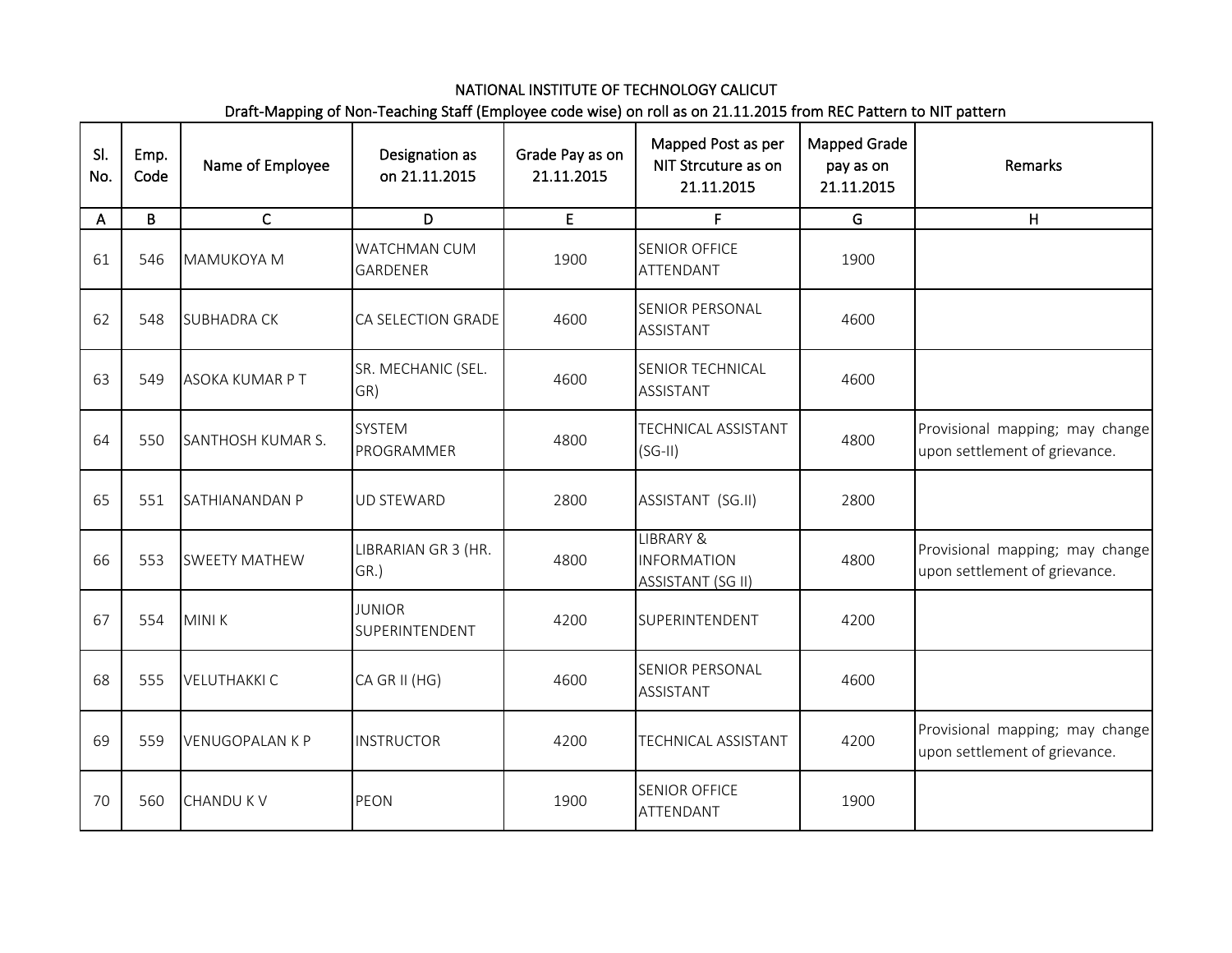| NATIONAL INSTITUTE OF TECHNOLOGY CALICUT                                                                          |
|-------------------------------------------------------------------------------------------------------------------|
| Draft-Mapping of Non-Teaching Staff (Employee code wise) on roll as on 21.11.2015 from REC Pattern to NIT pattern |

| SI.<br>No.              | Emp.<br>Code | Name of Employee         | Designation as<br>on 21.11.2015 | Grade Pay as on<br>21.11.2015 | Mapped Post as per<br>NIT Strcuture as on<br>21.11.2015 | Mapped Grade<br>pay as on<br>21.11.2015 | Remarks |
|-------------------------|--------------|--------------------------|---------------------------------|-------------------------------|---------------------------------------------------------|-----------------------------------------|---------|
| $\overline{\mathsf{A}}$ | B            | $\mathsf{C}$             | D                               | E                             | F                                                       | G                                       | H       |
| 71                      | 561          | <b>ABDUL SIDHEEK P K</b> | SR.MECHANIC                     | 2800                          | TECHNICIAN (SG II)                                      | 2800                                    |         |
| 72                      | 562          | E PRADEEP KUMAR          | <b>SUPERVISOR</b>               | 4600                          | <b>SENIOR TECHNICAL</b><br><b>ASSISTANT</b>             | 4600                                    |         |
| 73                      | 563          | PRAMA P                  | <b>UD CLERK</b>                 | 2800                          | ASSISTANT (SG.II)                                       | 2800                                    |         |
| 74                      | 565          | M SIVARAMAN              | <b>WATCHMAN</b>                 | 1900                          | <b>SENIOR OFFICE</b><br>ATTENDANT                       | 1900                                    |         |
| 75                      | 566          | <b>JANARDHANAN T</b>     | WATCHMAN CUM<br>GARDENER        | 1900                          | <b>SENIOR OFFICE</b><br>ATTENDANT                       | 1900                                    |         |
| 76                      | 568          | <b>JAYARAMAN K</b>       | OFFSET MACHINE<br>OPERATOR      | 4600                          | SENIOR TECHNICAL<br>ASSISTANT                           | 4600                                    |         |
| 77                      | 571          | CHANDRAMOHANAN M<br>К    | <b>GRAPHIC ARTIST</b>           | 4600                          | SENIOR TECHNICAL<br><b>ASSISTANT</b>                    | 4600                                    |         |
| 78                      | 583          | MURALEEDHARAN P          | <b>JUNIOR</b><br>SUPERINTENDENT | 4200                          | SUPERINTENDENT                                          | 4200                                    |         |
| 79                      | 588          | <b>GEORGE TM</b>         | SR. MECHANIC (SEL.<br>GR)       | 4200                          | TECHNICAL ASSISTANT                                     | 4200                                    |         |
| 80                      | 591          | SIAMALA I                | SANITATION WORKER               | 1900                          | <b>SENIOR OFFICE</b><br>ATTENDANT                       | 1900                                    |         |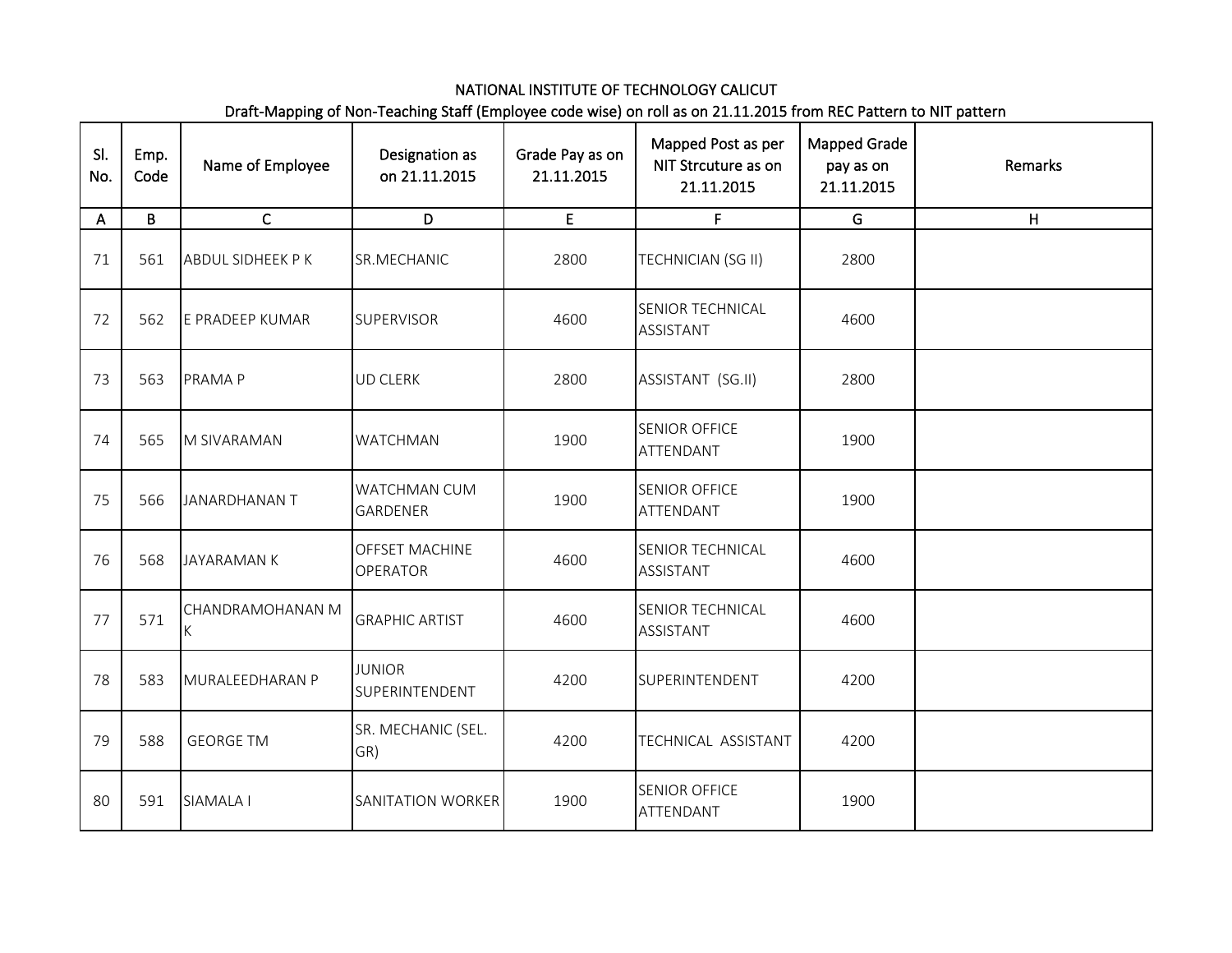| NATIONAL INSTITUTE OF TECHNOLOGY CALICUT                                                                          |
|-------------------------------------------------------------------------------------------------------------------|
| Draft-Mapping of Non-Teaching Staff (Employee code wise) on roll as on 21.11.2015 from REC Pattern to NIT pattern |

| SI.<br>No.     | Emp.<br>Code | Name of Employee          | Designation as<br>on 21.11.2015      | Grade Pay as on<br>21.11.2015 | Mapped Post as per<br>NIT Strcuture as on<br>21.11.2015 | Mapped Grade<br>pay as on<br>21.11.2015 | Remarks |
|----------------|--------------|---------------------------|--------------------------------------|-------------------------------|---------------------------------------------------------|-----------------------------------------|---------|
| $\overline{A}$ | B            | $\mathsf{C}$              | D                                    | E                             | F                                                       | G                                       | H       |
| 81             | 592          | <b>DEVIKP</b>             | SANITATION WORKER                    | 1900                          | <b>SENIOR OFFICE</b><br>ATTENDANT                       | 1900                                    |         |
| 82             | 594          | RAJENDRAN MK              | <b>INSTRUCTOR</b>                    | 4600                          | SENIOR TECHNICAL<br><b>ASSISTANT</b>                    | 4600                                    |         |
| 83             | 595          | UNNIKRISHNAN K            | <b>UD CLERK</b>                      | 2400                          | SENIOR ASSISTANT                                        | 2400                                    |         |
| 84             | 596          | <b>SASIDHARAN PILLAI</b>  | <b>COMPUTER</b><br><b>TECHNICIAN</b> | 4600                          | SENIOR TECHNICAL<br><b>ASSISTANT</b>                    | 4600                                    |         |
| 85             | 600          | SANGEETHA P K             | PEON                                 | 2000                          | OFFICE ATTENDANT(SG<br>$\vert$ II)                      | 2000                                    |         |
| 86             | 628          | MOHAMED SALI N K          | SR.MECHANIC (SEL.<br>Gr)             | 4200                          | TECHNICAL ASSISTANT                                     | 4200                                    |         |
| 87             | 630          | <b>KRISHNAN KUTTY V</b>   | SR. MECHANIC (SEL.<br>GR)            | 4200                          | <b>TECHNICAL ASSISTANT</b>                              | 4200                                    |         |
| 88             | 631          | <b>VELAYUDHANKUTTY NP</b> | SR.MECHANIC (SEL.<br>Gr)             | 4600                          | SENIOR TECHNICAL<br><b>ASSISTANT</b>                    | 4600                                    |         |
| 89             | 632          | PRADEEP KUMAR KK          | <b>INSTRUCTOR</b>                    | 4600                          | SENIOR TECHNICAL<br><b>ASSISTANT</b>                    | 4600                                    |         |
| 90             | 635          | <b>REVIV</b>              | WATCHMAN CUM<br>GARDENER             | 1900                          | <b>SENIOR OFFICE</b><br>ATTENDANT                       | 1900                                    |         |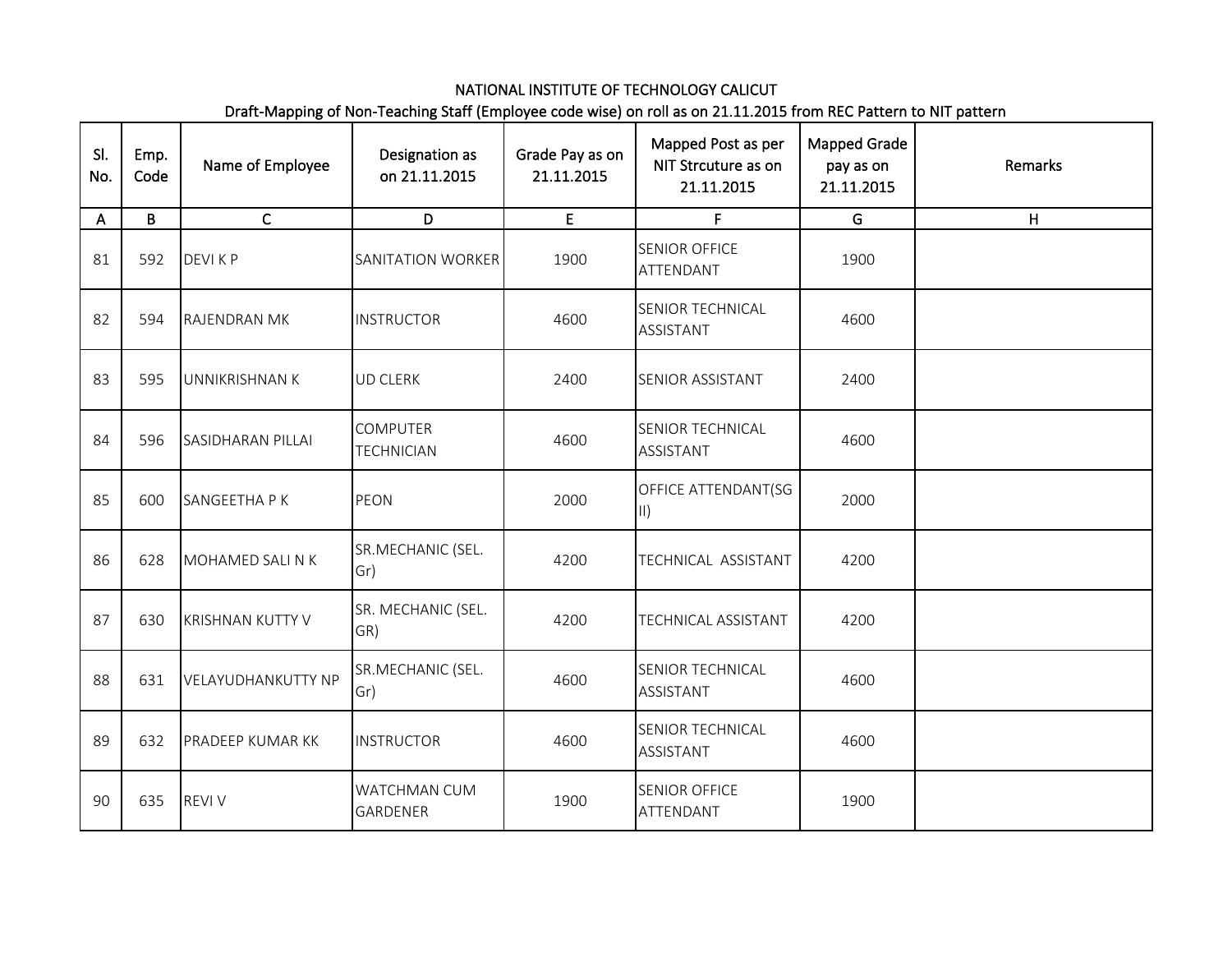| NATIONAL INSTITUTE OF TECHNOLOGY CALICUT                                                                          |
|-------------------------------------------------------------------------------------------------------------------|
| Draft-Mapping of Non-Teaching Staff (Employee code wise) on roll as on 21.11.2015 from REC Pattern to NIT pattern |

| SI.<br>No. | Emp.<br>Code | Name of Employee     | Designation as<br>on 21.11.2015  | Grade Pay as on<br>21.11.2015 | Mapped Post as per<br>NIT Strcuture as on<br>21.11.2015 | <b>Mapped Grade</b><br>pay as on<br>21.11.2015 | Remarks |
|------------|--------------|----------------------|----------------------------------|-------------------------------|---------------------------------------------------------|------------------------------------------------|---------|
| A          | B            | $\mathsf C$          | D                                | E                             | $\mathsf F$                                             | G                                              | H       |
| 91         | 636          | SANTHA K K           | SANITATION WORKER                | 1900                          | <b>SENIOR OFFICE</b><br>ATTENDANT                       | 1900                                           |         |
| 92         | 637          | NARAYANAN T          | WATCHMAN CUM<br>GARDENER         | 1900                          | <b>SENIOR OFFICE</b><br>ATTENDANT                       | 1900                                           |         |
| 93         | 638          | <b>BHASKARAN K</b>   | WATCHMAN CUM<br><b>GARDENER</b>  | 1900                          | <b>SENIOR OFFICE</b><br>ATTENDANT                       | 1900                                           |         |
| 94         | 646          | SADANANDAN M M       | WATCHMAN CUM<br>GARDENER         | 1900                          | <b>SENIOR OFFICE</b><br>ATTENDANT                       | 1900                                           |         |
| 95         | 649          | <b>SASIKALA L</b>    | SWEEPER CUM<br>SANITATION WORKER | 1900                          | <b>SENIOR OFFICE</b><br>ATTENDANT                       | 1900                                           |         |
| 96         | 652          | <b>JAYARAJAN T</b>   | <b>LIBRARIAN GR IV</b>           | 4600                          | SR. LI ASSISTANT                                        | 4600                                           |         |
| 97         | 653          | <b>DEVI POOLAKAL</b> | SANITATION WORKER                | 1900                          | <b>SENIOR OFFICE</b><br>ATTENDANT                       | 1900                                           |         |
| 98         | 654          | <b>SASIKK</b>        | SR.MECHANIC (SEL.<br>Gr)         | 4600                          | SENIOR TECHNICAL<br><b>ASSISTANT</b>                    | 4600                                           |         |
| 99         | 655          | <b>ANANDAN KR</b>    | SR. MECHANIC (SEL.<br>GR)        | 4200                          | <b>TECHNICAL ASSISTANT</b>                              | 4200                                           |         |
| 100        | 656          | <b>LATHA C</b>       | LIBRARIAN GR IV (HG)             | 4600                          | SR. LI ASSISTANT                                        | 4600                                           |         |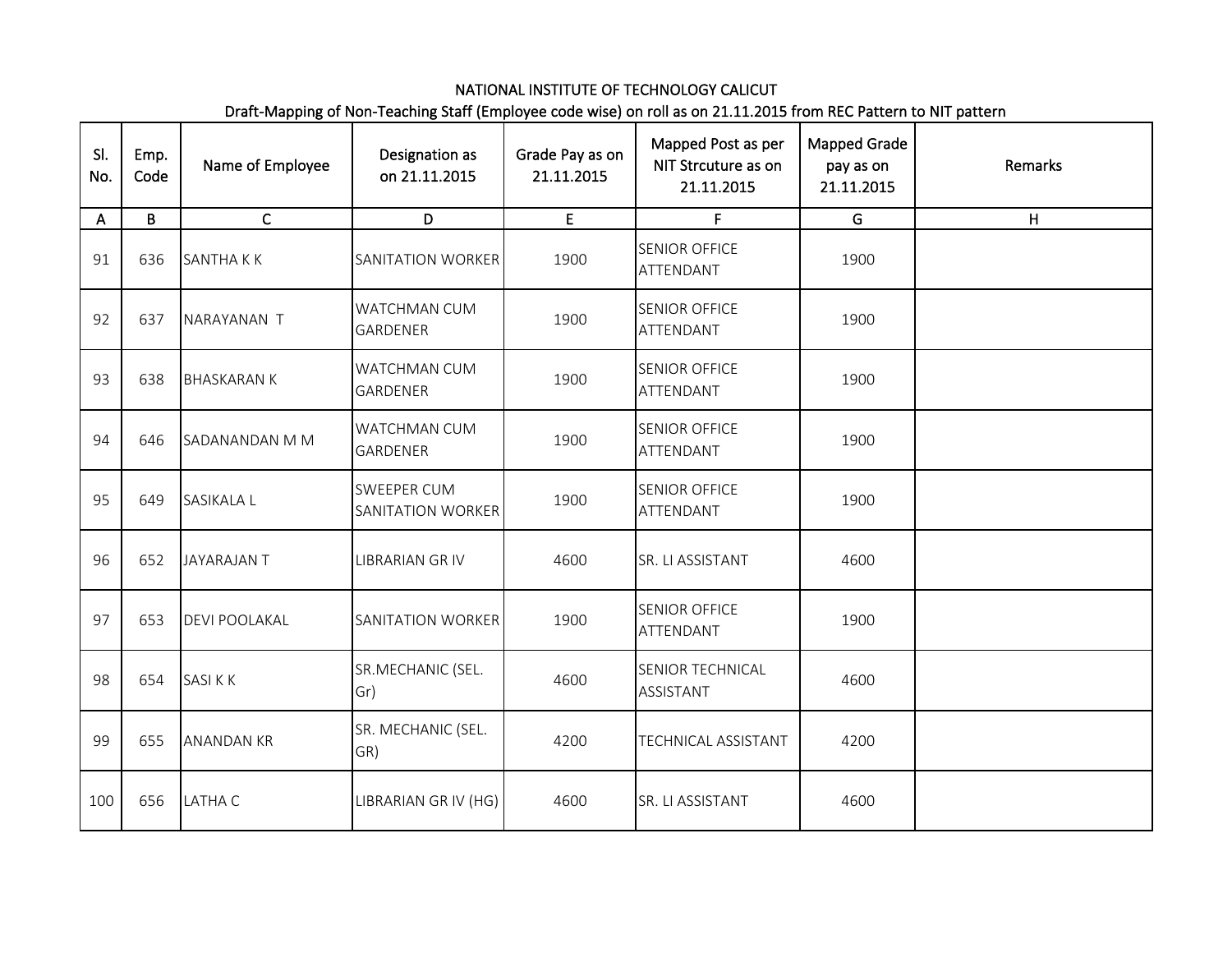| NATIONAL INSTITUTE OF TECHNOLOGY CALICUT                                                                          |
|-------------------------------------------------------------------------------------------------------------------|
| Draft-Mapping of Non-Teaching Staff (Employee code wise) on roll as on 21.11.2015 from REC Pattern to NIT pattern |

| SI.<br>No.     | Emp.<br>Code | Name of Employee | Designation as<br>on 21.11.2015         | Grade Pay as on<br>21.11.2015 | Mapped Post as per<br>NIT Strcuture as on<br>21.11.2015 | Mapped Grade<br>pay as on<br>21.11.2015 | Remarks |
|----------------|--------------|------------------|-----------------------------------------|-------------------------------|---------------------------------------------------------|-----------------------------------------|---------|
| $\overline{A}$ | B            | $\mathsf C$      | D                                       | E                             | F                                                       | G                                       | H       |
| 101            | 660          | PRASAD MV        | <b>DIVISIONAL</b><br>ACCOUNTANT         | 4600                          | <b>SENIOR</b><br>SUPERINTENDENT                         | 4600                                    |         |
| 102            | 661          | MOHANKUMAR AK    | <b>ASSISTANT ENGINEER</b>               | 4600                          | <b>ASSISTANT ENGINEER</b>                               | 4600                                    |         |
| 103            | 663          | SOMANATH K A     | SR. MECHANIC (SEL.<br>GR)               | 4200                          | TECHNICAL ASSISTANT                                     | 4200                                    |         |
| 104            | 664          | PRAVEEN H BABU   | SR. MECHANIC                            | 2400                          | SENIOR TECHNICIAN                                       | 2400                                    |         |
| 105            | 666          | C PREMAN         | WATCHMAN CUM<br>GARDENER                | 1900                          | <b>SENIOR OFFICE</b><br>ATTENDANT                       | 1900                                    |         |
| 106            | 667          | <b>RAJAN MK</b>  | WATCHMAN CUM<br>GARDENER                | 1900                          | <b>SENIOR OFFICE</b><br>ATTENDANT                       | 1900                                    |         |
| 107            | 668          | E VISHALAKSHI    | <b>SANITATION WORKER</b>                | 1900                          | <b>SENIOR OFFICE</b><br>ATTENDANT                       | 1900                                    |         |
| 108            | 669          | <b>SAROJA TM</b> | SANITATION WORKER                       | 1900                          | <b>SENIOR OFFICE</b><br>ATTENDANT                       | 1900                                    |         |
| 109            | 670          | <b>GEETHA C</b>  | <b>SWEEPER CUM</b><br>SANITATION WORKER | 1900                          | SENIOR OFFICE<br>ATTENDANT                              | 1900                                    |         |
| 110            | 671          | <b>AJAYAN A</b>  | SR. MECHANIC<br>(SEL.GR)                | 4200                          | TECHNICAL ASSISTANT                                     | 4200                                    |         |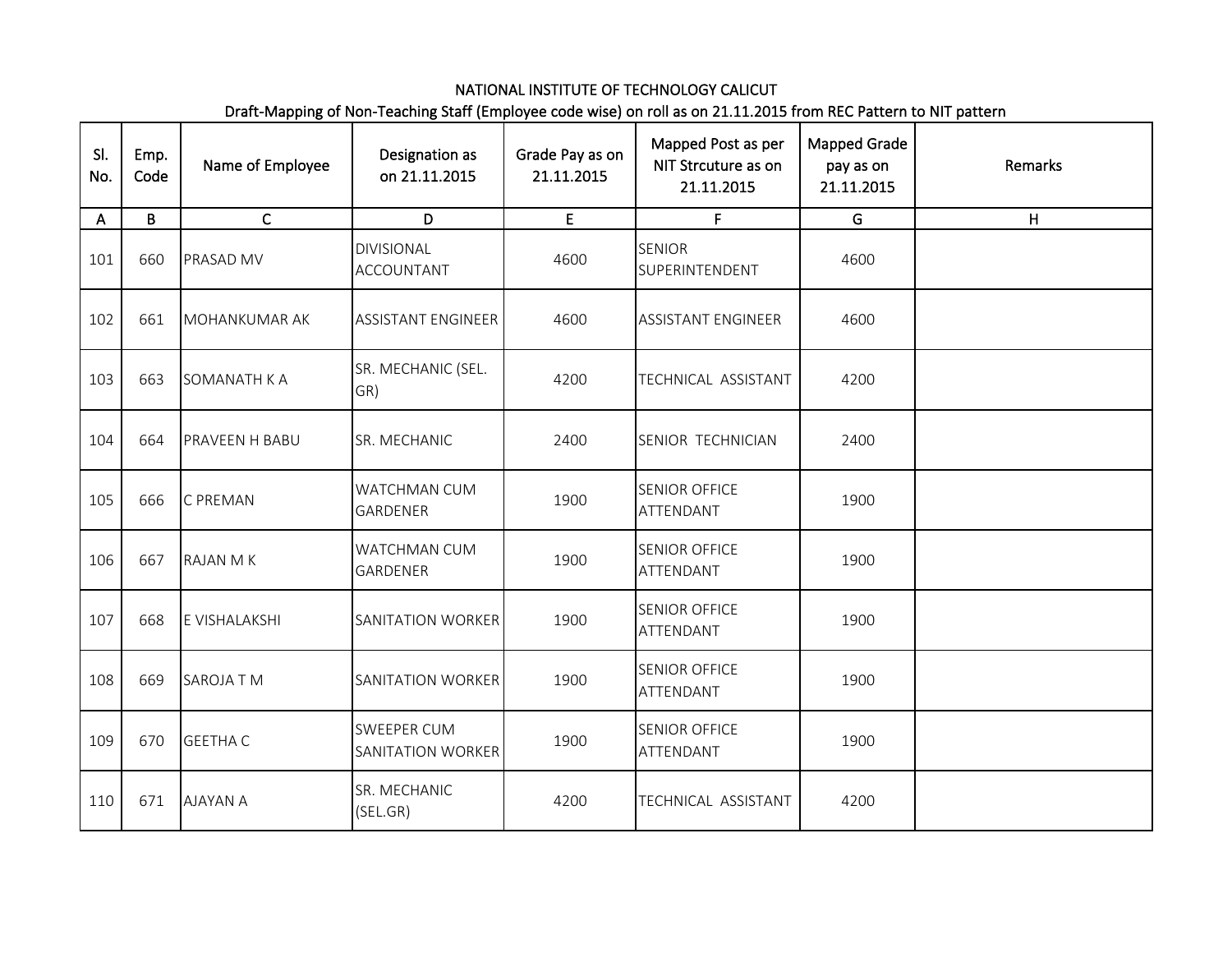| NATIONAL INSTITUTE OF TECHNOLOGY CALICUT                                                                          |
|-------------------------------------------------------------------------------------------------------------------|
| Draft-Mapping of Non-Teaching Staff (Employee code wise) on roll as on 21.11.2015 from REC Pattern to NIT pattern |

| SI.<br>No.   | Emp.<br>Code | Name of Employee   | Designation as<br>on 21.11.2015 | Grade Pay as on<br>21.11.2015 | Mapped Post as per<br>NIT Strcuture as on<br>21.11.2015 | <b>Mapped Grade</b><br>pay as on<br>21.11.2015 | <b>Remarks</b> |
|--------------|--------------|--------------------|---------------------------------|-------------------------------|---------------------------------------------------------|------------------------------------------------|----------------|
| $\mathsf{A}$ | B            | $\mathsf{C}$       | D                               | $\mathsf E$                   | F                                                       | G                                              | H              |
| 111          | 672          | <b>SANAL PR</b>    | SR. MECHANIC (SEL.<br>GR)       | 4200                          | TECHNICAL ASSISTANT                                     | 4200                                           |                |
| 112          | 673          | <b>SURESH KC</b>   | SR. MECHANIC (SEL.<br>GR)       | 4200                          | TECHNICAL ASSISTANT                                     | 4200                                           |                |
| 113          | 674          | <b>RAGHU PV</b>    | SR MECHANIC (SEL.<br>Gr)        | 4200                          | TECHNICAL ASSISTANT                                     | 4200                                           |                |
| 114          | 676          | <b>CLIMSON CR</b>  | SR.MECHANIC                     | 2800                          | <b>TECHNICIAN (SG II)</b>                               | 2800                                           |                |
| 115          | 677          | ABDUL SATHAR VM    | SR MECHANIC                     | 2800                          | <b>TECHNICIAN (SG II)</b>                               | 2800                                           |                |
| 116          | 702          | RADHAKRISHNAN MK   | SR. MECHANIC                    | 2800                          | <b>TECHNICIAN (SG II)</b>                               | 2800                                           |                |
| 117          | 703          | <b>CHANDRIKA G</b> | <b>UD CLERK</b>                 | 2400                          | <b>SENIOR ASSISTANT</b>                                 | 2400                                           |                |
| 118          | 705          | <b>SATHIYAN PK</b> | SR. MECHANIC (SEL.<br>GR)       | 4200                          | TECHNICAL ASSISTANT                                     | 4200                                           |                |
| 119          | 708          | NANDAKUMAR K       | SR. MECHANIC                    | 2800                          | <b>TECHNICIAN (SG II)</b>                               | 2800                                           |                |
| 120          | 710          | <b>JAYAN VS</b>    | SR.MECHANIC                     | 2400                          | SENIOR TECHNICIAN                                       | 2400                                           |                |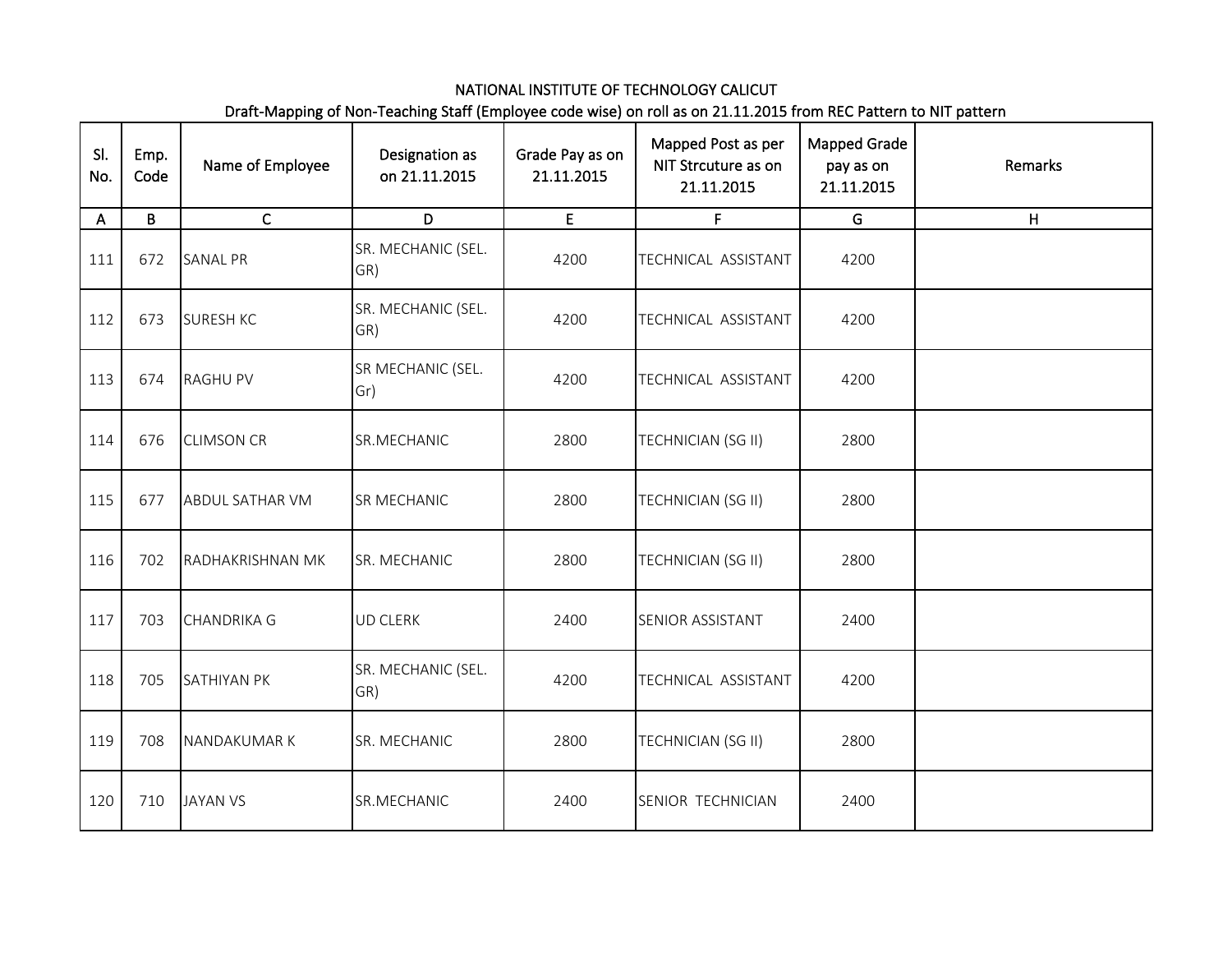| NATIONAL INSTITUTE OF TECHNOLOGY CALICUT                                                                          |
|-------------------------------------------------------------------------------------------------------------------|
| Draft-Mapping of Non-Teaching Staff (Employee code wise) on roll as on 21.11.2015 from REC Pattern to NIT pattern |

| SI.<br>No. | Emp.<br>Code | Name of Employee      | Designation as<br>on 21.11.2015         | Grade Pay as on<br>21.11.2015 | Mapped Post as per<br>NIT Strcuture as on<br>21.11.2015 | <b>Mapped Grade</b><br>pay as on<br>21.11.2015 | Remarks                                                          |
|------------|--------------|-----------------------|-----------------------------------------|-------------------------------|---------------------------------------------------------|------------------------------------------------|------------------------------------------------------------------|
| A          | B            | $\mathsf C$           | D                                       | E                             | $\mathsf F$                                             | G                                              | H                                                                |
| 121        | 713          | <b>RAJU KP</b>        | SR.MECHANIC                             | 2400                          | SENIOR TECHNICIAN                                       | 2400                                           |                                                                  |
| 122        | 714          | UNNIKRISHNAN R        | SR. MECHANIC                            | 2800                          | <b>TECHNICIAN (SG II)</b>                               | 2800                                           |                                                                  |
| 123        | 716          | <b>ABRAHAM P</b>      | PHARMACIST                              | 2800                          | PHARMACIST                                              | 2800                                           |                                                                  |
| 124        | 718          | <b>ABDURAHIMAN P</b>  | <b>BEARER CUM ROOM</b><br><b>BOY</b>    | 1900                          | <b>SENIOR OFFICE</b><br>ATTENDANT                       | 1900                                           |                                                                  |
| 125        | 719          | <b>ABDUL RAZACK P</b> | WATCHMAN CUM<br>GARDENER                | 1900                          | <b>SENIOR OFFICE</b><br>ATTENDANT                       | 1900                                           |                                                                  |
| 126        | 720          | <b>BIJU FRANCIS</b>   | SR.MECHANIC                             | 2400                          | SENIOR TECHNICIAN                                       | 2400                                           |                                                                  |
| 127        | 722          | <b>SREEJA V</b>       | SR.MECHANIC                             | 2400                          | SENIOR TECHNICIAN                                       | 2400                                           |                                                                  |
| 128        | 723          | <b>VASU TC</b>        | SR. MECHANIC (SEL.<br>GR)               | 4200                          | <b>TECHNICAL ASSISTANT</b>                              | 4200                                           |                                                                  |
| 129        | 724          | THANKA C              | <b>SWEEPER CUM</b><br>SANITATION WORKER | 1900                          | <b>SENIOR OFFICE</b><br>ATTENDANT                       | 1900                                           |                                                                  |
| 130        | 727          | Dr. A A CELINE        | RESIDENT MEDICAL<br><b>OFFICER</b>      | 5400 (PB 3)                   | <b>MEDICAL OFFICER</b>                                  | 5400 (PB 3)                                    | Provisional mapping; may change<br>upon settlement of grievance. |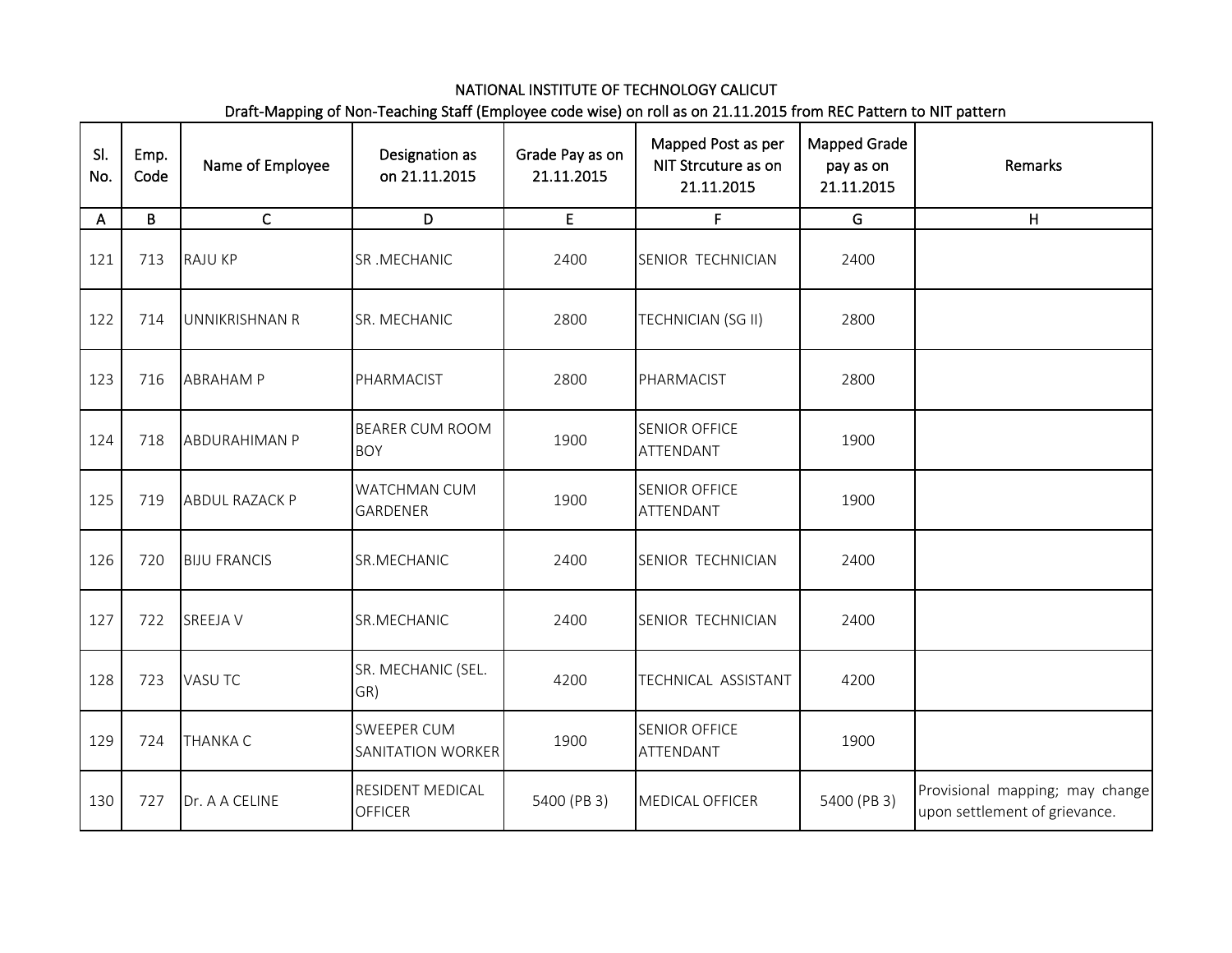| NATIONAL INSTITUTE OF TECHNOLOGY CALICUT                                                                          |
|-------------------------------------------------------------------------------------------------------------------|
| Draft-Mapping of Non-Teaching Staff (Employee code wise) on roll as on 21.11.2015 from REC Pattern to NIT pattern |

| SI.<br>No. | Emp.<br>Code | Name of Employee             | Designation as<br>on 21.11.2015 | Grade Pay as on<br>21.11.2015 | Mapped Post as per<br>NIT Strcuture as on<br>21.11.2015 | Mapped Grade<br>pay as on<br>21.11.2015 | Remarks                                                          |
|------------|--------------|------------------------------|---------------------------------|-------------------------------|---------------------------------------------------------|-----------------------------------------|------------------------------------------------------------------|
| A          | B            | $\mathsf C$                  | D                               | E                             | $\mathsf F$                                             | G                                       | H                                                                |
| 131        | 729          | <b>SUDHEER PR</b>            | SR. MECHANIC                    | 2400                          | SENIOR TECHNICIAN                                       | 2400                                    |                                                                  |
| 132        | 730          | JEYESH KUMAR P               | SR. MECHANIC                    | 2400                          | SENIOR TECHNICIAN                                       | 2400                                    |                                                                  |
| 133        | 732          | PRAKASH PETER                | LABORATORY<br>ASSISTANT         | 1900                          | <b>SENIOR LAB</b><br>ATTENDANT                          | 1900                                    | Provisional mapping; may change<br>upon settlement of grievance. |
| 134        | 733          | <b>NOUSHAD KK</b>            | SR. MECHANIC                    | 2400                          | SENIOR TECHNICIAN                                       | 2400                                    |                                                                  |
| 135        | 734          | <b>AJAYAKUMAR R</b>          | SR. MECHANIC                    | 2400                          | SENIOR TECHNICIAN                                       | 2400                                    |                                                                  |
| 136        | 735          | PRAJITH P                    | SR. MECHANIC                    | 2400                          | SENIOR TECHNICIAN                                       | 2400                                    |                                                                  |
| 137        | 736          | <b>SHALI JOSEPH K</b>        | SR. MECHANIC                    | 2800                          | <b>TECHNICIAN (SG II)</b>                               | 2800                                    |                                                                  |
| 138        | 737          | <b>ELDHO P VARGHESE</b>      | SR. MECHANIC                    | 2800                          | <b>TECHNICIAN (SG II)</b>                               | 2800                                    |                                                                  |
| 139        | 746          | PRASAD MOOCHIKKAL<br>VARIATH | SR. MECHANIC                    | 2800                          | <b>TECHNICIAN (SG II)</b>                               | 2800                                    |                                                                  |
| 140        | 747          | <b>SURENDRAN PK</b>          | SR. MECHANIC (SEL.<br>GR)       | 4200                          | TECHNICAL ASSISTANT                                     | 4200                                    |                                                                  |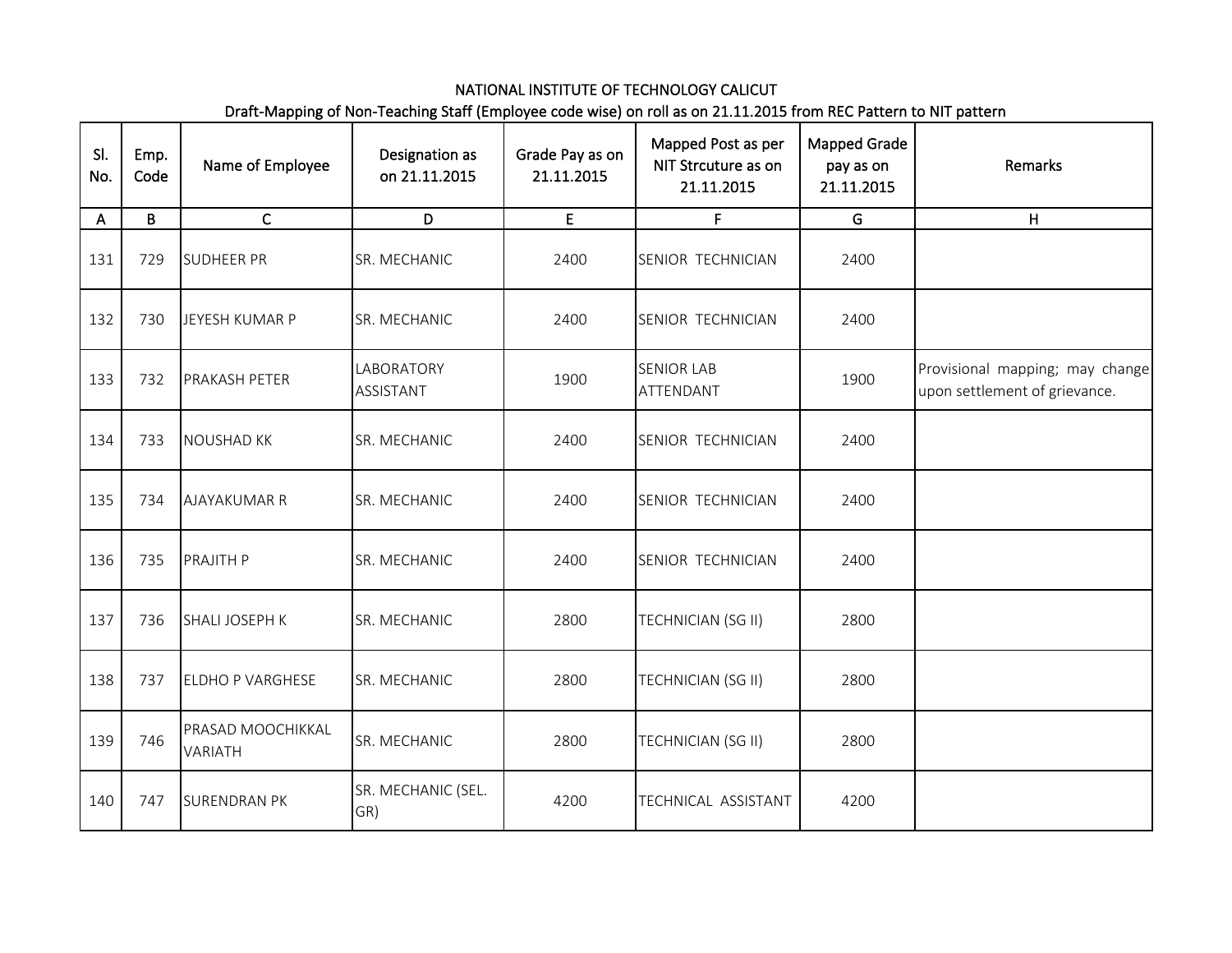| NATIONAL INSTITUTE OF TECHNOLOGY CALICUT                                                                          |
|-------------------------------------------------------------------------------------------------------------------|
| Draft-Mapping of Non-Teaching Staff (Employee code wise) on roll as on 21.11.2015 from REC Pattern to NIT pattern |

| SI.<br>No. | Emp.<br>Code | Name of Employee         | Designation as<br>on 21.11.2015 | Grade Pay as on<br>21.11.2015 | Mapped Post as per<br>NIT Strcuture as on<br>21.11.2015 | <b>Mapped Grade</b><br>pay as on<br>21.11.2015 | <b>Remarks</b> |
|------------|--------------|--------------------------|---------------------------------|-------------------------------|---------------------------------------------------------|------------------------------------------------|----------------|
| A          | B            | $\mathsf{C}$             | D                               | $\mathsf E$                   | F                                                       | G                                              | H              |
| 141        | 762          | <b>BELJITH P</b>         | SR. MECHANIC                    | 2800                          | TECHNICIAN (SG II)                                      | 2800                                           |                |
| 142        | 765          | <b>MAHESAN KA</b>        | SR. MECHANIC                    | 2400                          | SENIOR TECHNICIAN                                       | 2400                                           |                |
| 143        | 766          | SANTHOSH KUMAR MV        | SR. MECHANIC                    | 2400                          | SENIOR TECHNICIAN                                       | 2400                                           |                |
| 144        | 767          | <b>SINDUP</b>            | <b>UD CLERK</b>                 | 2400                          | <b>SENIOR ASSISTANT</b>                                 | 2400                                           |                |
| 145        | 768          | <b>MANOJ K G</b>         | SR. MECHANIC                    | 2800                          | <b>TECHNICIAN (SG II)</b>                               | 2800                                           |                |
| 146        | 770          | <b>BHAGHIANATHAN P V</b> | WATCHMAN CUM<br>GARDENER        | 1900                          | <b>SENIOR OFFICE</b><br>ATTENDANT                       | 1900                                           |                |
| 147        | 774          | VINOD KP                 | WATCHMAN CUM<br>GARDENER        | 1900                          | <b>SENIOR OFFICE</b><br>ATTENDANT                       | 1900                                           |                |
| 148        | 775          | <b>JAMEELA A K</b>       | SANITATION WORKER               | 1800                          | OFFICE ATTENDANT                                        | 1800                                           |                |
| 149        | 781          | <b>BALAKRISHNAN KT</b>   | WATCHMAN CUM<br>GARDENER        | 1800                          | OFFICE ATTENDANT                                        | 1800                                           |                |
| 150        | 809          | <b>ABHILASH A</b>        | SR. MECHANIC (SEL.<br>GR)       | 4200                          | TECHNICAL ASSISTANT                                     | 4200                                           |                |